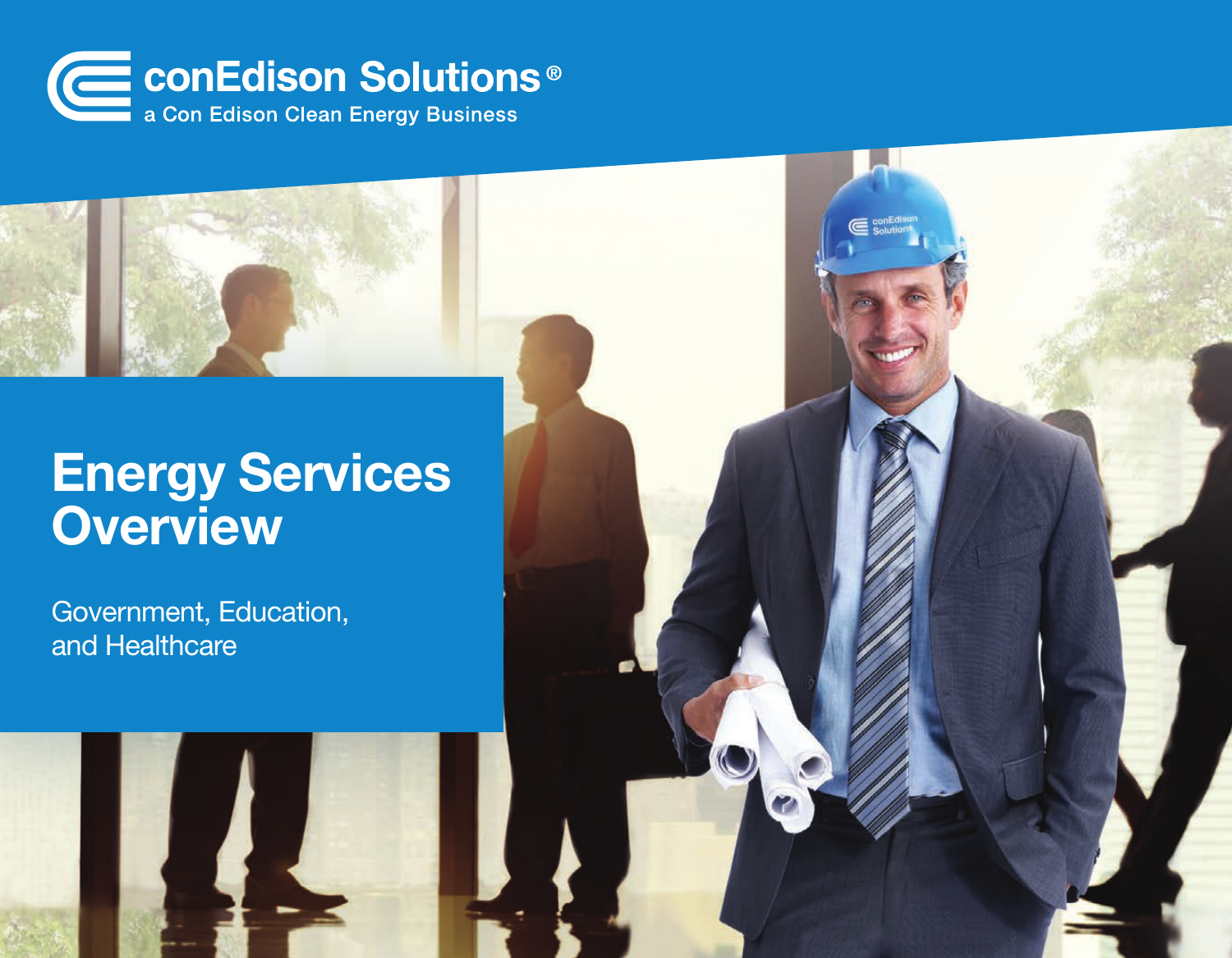

## Meet a Leader in Energy Services for Government, Education & Healthcare

Con Edison Solutions is a multi-disciplined, U.S.-based energy services company (ESCO) serving government, education, and healthcare institutions. We have a deep and experienced engineering staff, with more than 20 percent LEED<sup>®</sup> accredited. Together with our experienced field project and construction management teams, we bring unsurpassed expertise and industry-recognized personal service to our clients.

We draw on more than 30 building technologies and services to help our clients optimize facility performance and resiliency. Our clients have come to rely on us to dramatically reduce operating and energy expenses with minimal impact on capital budgets.

## Our Experience: Nationwide Energy Efficiency Expertise

Our energy services, sustainability services, and renewable energy solutions are designed for federal, state, and local governments, commercial and industrial developers, school districts, higher education, and healthcare clients.

Our dedicated team of energy professionals delivers a broad range of products and services, including energy performance contracting, renewable energy, energy storage solutions, and design/build services.

Our clients work with us to achieve a wide range of institutional goals including operational excellence, cost control, sustainability, energy efficiency, resiliency, and capital preservation.

# Our Heritage: Nearly Two Centuries of Service

Con Edison Solutions is a subsidiary of Con Edison Clean Energy Businesses Inc., and part of the Consolidated Edison, Inc. (NYSE: ED) family of companies, one of America's largest investor-owned energy companies with a heritage dating back nearly 200 years. Consolidated Edison, Inc.'s assets are valued at more than \$55 billion.

Con Edison Solutions is accredited as an Energy Services Provider (ESP) by the National Association of Energy Service Companies (NAESCO), which is the organization's highest level of accreditation.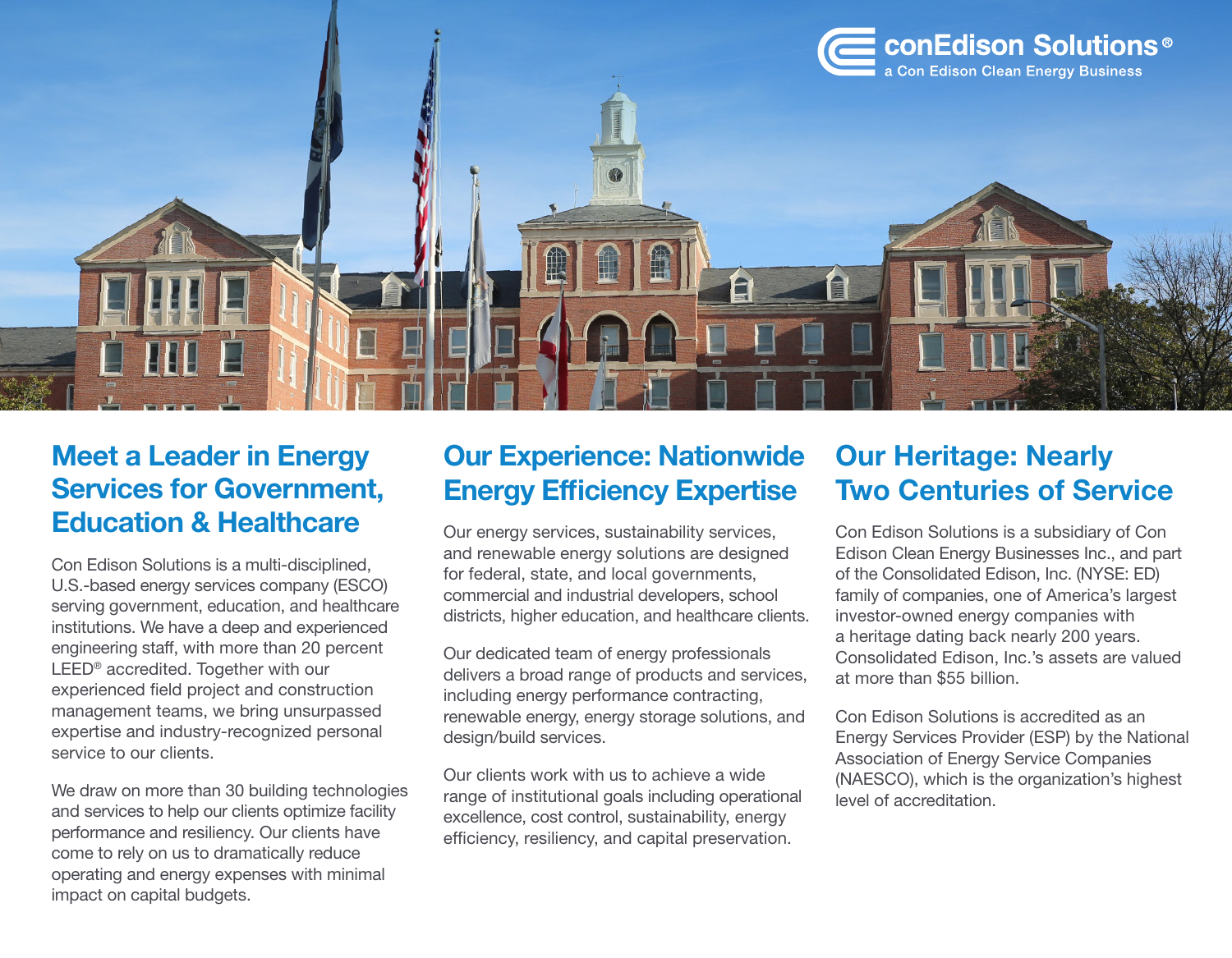

## Sustainability Services

Con Edison Solutions offers a full range of client-specific sustainability services. Depending on a client's objectives, facility operations, and financial goals, these services may include a combination of technologies including integrated battery storage.

As a key participant in every sustainable energy project, our engineering team will fully assess a client's facilities for Leadership in Energy and Environmental Design (LEED®) certification. As a service to all of our sustainability clients, our energy specialists also offer advice and can procure renewable energy and/or Renewable Energy Credits (RECs).

#### Performance Contracting

As a fully accredited Energy Service Provider by NAESCO, Con Edison Solutions excels at Energy Performance Contracting. Our exclusive multi-step, client-first approach considers every aspect of a client's energy use and needs. From the initial energy audit to commissioning and subsequent performance guarantees, our clients enjoy the peace-of-mind that comes with getting stateof-the-art, energy-efficient equipment upgrades—with no capital outlay or budgetary risk. In addition to improved efficiency, new equipment is more reliable allowing facility staff to focus on more meaningful projects.

### Design/Build Services

Con Edison Solutions also provides an engineering and construction service that combines both the design-phase and the build-phase into one comprehensive project. Our time-honored approach of transparency greatly improves engineering and construction continuity, speed of delivery, project quality, and budgetary control. With our engineering design/build services, Con Edison Solutions is the sole point of contact to manage and control an entire facility project from conception through construction, operations, and measurement & verification (M&V).